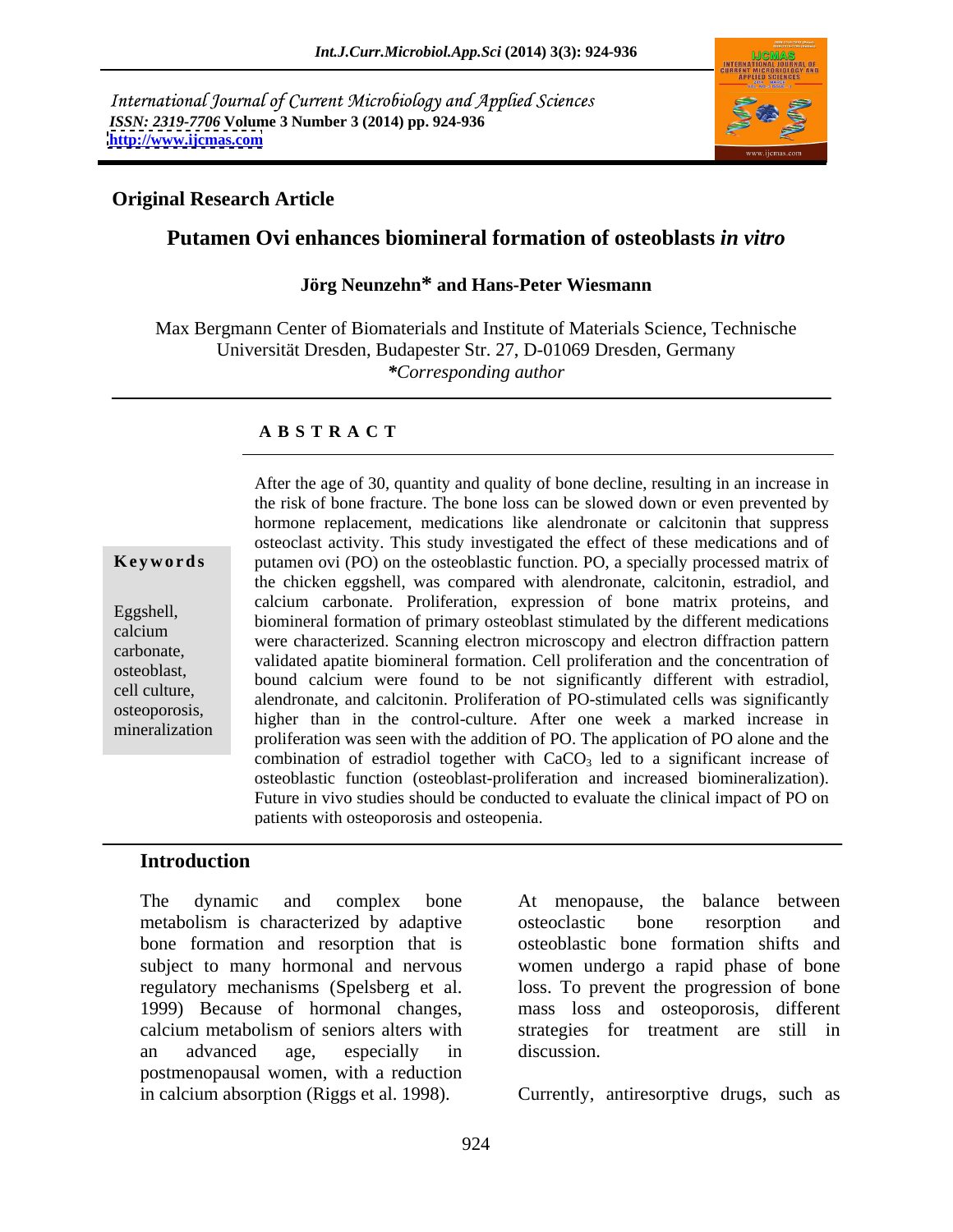The bisphosphonate alendronate binds selectively to bone mineral and is taken up by the osteoclasts during bone resorption. with osteoporosis and osteopenia Ruepp et Inside the cell it inhibits al. 1995). Putamen ovi is a specially farnesyldiphosphonate synthase that leads purified and processed matrix from the to osteoclast apoptosis and deactivation. mamillary and palisade layer of the Consequently, bone resorption is chicken eggshell. suppressed and bone mass is increased (Reszka et al. 2003). Conversely, We hypothesize that due to its natural bisphosphonates can occasionally cause composition (especially proteins, calcium, osteonecrosis of the jaw especially in patients with prolonged treatment. positive effect on bone metabolism. In this

Calcitonin is also an inhibitor of osteoclast eggshells and their derivates were tested as activity, inhibits bone resorption and can bone graft material in numerous studies significantly decrease fractures of (Durmuset al. 2007, Prabaharan et al. postmenopausal women with established 2005, Jin-Woo et al. 2007, Dupoirieux et osteoporosis (Chesnut et al. 2000). al. 1999, Dupoirieux et al. 2001, Another commonly prescribed medication used for the treatment of osteoporosis is hormones such as estrogens. Estrogen therapy inhibits bone loss by prolongation of the osteocytes and osteoblasts, with ovi on osteoblastsex vivo, tested in inhibition of osteoclast function and comparison to estrogen, alendronate, formation (Aloia et al. 1991, Lindsay et al. 1999). However, estrogen therapy is now being reevaluated in the light of an **Materials and Methods** increased risk of cardiovascular outcomes or breast cancer (Rossouw et al. 2002). Thus estrogen therapy cannot be recommended for osteoporosis treatment unless other medications cannot be used periosteum of calf metacarpus. The (cauley et al. 2003). Since none of the periosteum was cut into 3-6 mm pieces described medications provides optimal features for long-term use, because of the Osteogenic layer was placed face growing incidence and prevalence of downwards. Osteoprogenitor cells migrate osteoporosis and osteopenia, and the fact from these tissue explants. Explants were that the number of fractures related to osteoporosis is increasing worldwide, there has been active interest in the GmbH, Eschwege, Germany) development of novel anti-osteoporosis supplemented with 10% fetal calf serum,

bisphosphonates and calcitonin are One interesting substance is putamen ovi frequently used for the treatment of (PO), which has been traditionally used for osteoporosis. some decades in Germany. Anecdotally, numerous treating physicians have observed the positive effect of putamen ovi on bone mineral density in patients chicken eggshell.

> trace elements), putamen ovi may have a context it is remarkable, that avian Dupoirieux et al. 1995).

> It was therefore our objective in this study, to evaluate the effectiveness of putamen calcitonin and calcium carbonate.

# **Materials and Methods**

# **Cell culture**

drugs.  $250 \text{ }\mu\text{g/ml}$  amphotericin B, 10,000 IU/ml Osteoblast-like cells were derived from and transferred into culture dishes. cultured for 3 weeks in High Growth Enhancement Medium (ICN Biomedicals GmbH, Eschwege, Germany) supplemented with 10% fetal calf serum,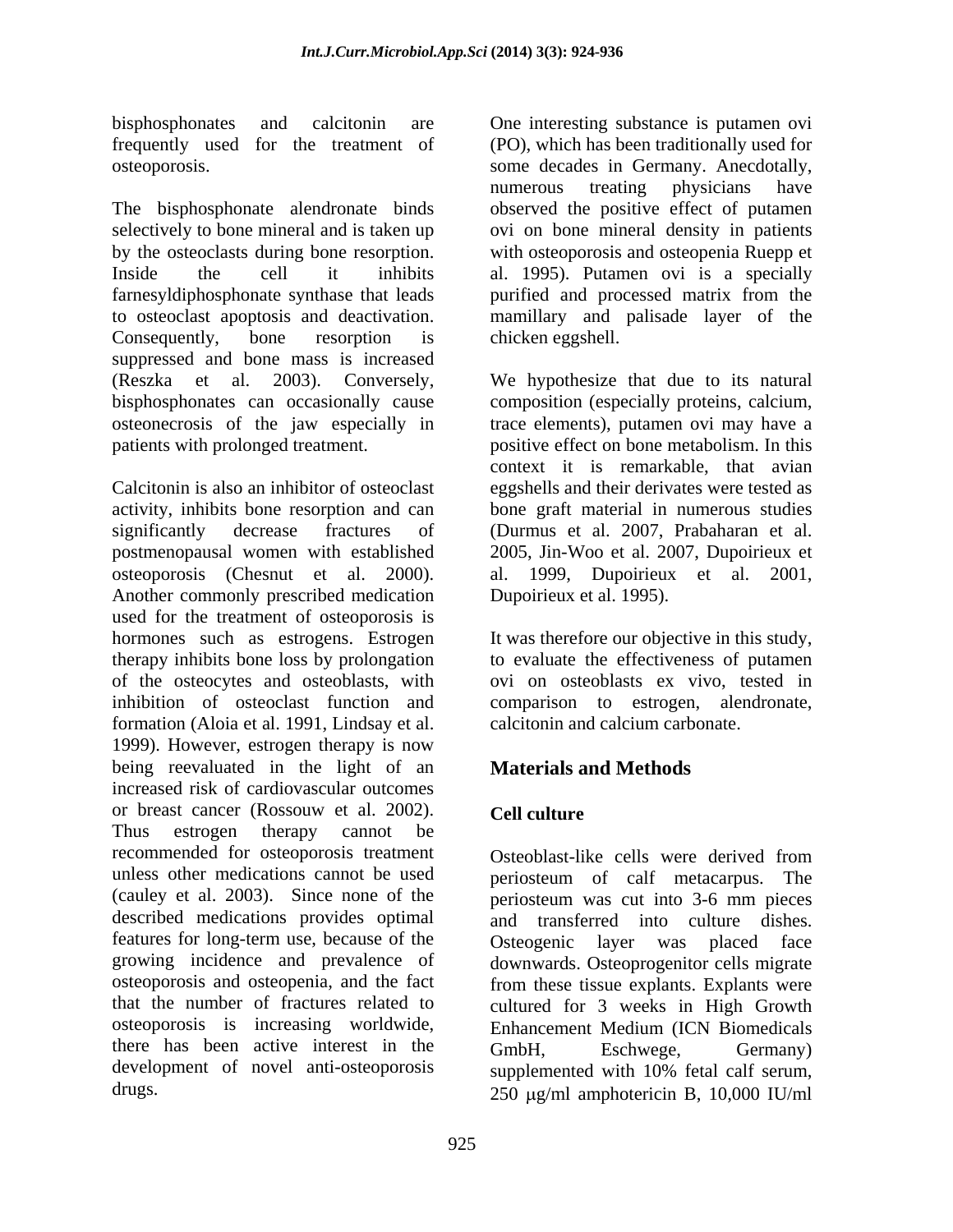penicillin,  $10,000 \mu g/ml$  streptomycin,  $200$ mM L-glutamine (Biochrom KG seromed<sup>(R)</sup>, Berlin, Germany), 10 mM  $\beta$ glycerophosphate, and  $25 \mu g/ml$  ascorbic acid (Sigma-Aldrich, Deisenhofen, counted (CASY® I computer counter Germany) at  $37^{\circ}$ C and  $5\%$  CO<sub>2</sub> in system, Model TT, Schärfe System humidified air. Medium was replaced once a week. For these experiments cells of the first passage were used. Primary culture cells were harvested by incubation with<br>collagenase (Biochrom  $KG$  seromed<sup>(R)</sup>) Osteoblast differentiation was collagenase (Biochrom KG seromed $^{(R)}$ ) and tyrode solution, collected and pelleted by centrifugation. Resuspended cells were synthesis of bone matrix proteins. For seeded on the bottom of culture dishes at a immunohistochemistry, medium was seeded on the bottom of culture dishes at a density of 10.000 cells per  $cm<sup>2</sup>$  for the proliferation study and at 60.000 cells per cm<sup>2</sup> for the other experiments. Cell culture (PBS). Extracellular matrix proteins were conditions were similar to those used for the periosteum outgrowth culture, the investigated substances were put into the

The substances investigated were putamen<br>
ovi (Aar Pharma, Remscheid, Germany) antibodies anti-osteocalcin from clone ovi (Aar Pharma, Remscheid, Germany), antibodies anti-osteocalcin from clone<br>calcium carbonate (Fresenius Medical OC4-30 and anti-osteonectin from clone calcium carbonate (Fresenius Medical CC4-30 and anti-osteonectin from clone<br>Care GmbH Bad Homburg Germany) CSN4-2 were obtained from Takara, Care GmbH, Bad Homburg, Germany), GmbH, Ulm, Germany), each of which were added each in a concentration of 0.1 mg active substance/ml fluid. As 0.1 mg/ml concentration of alendronate was found to be cytotoxic, this substance was added in a concentration of 0.001 mg/ml<br>media Analyses of cell proliferation were **Calcium determination** media. Analyses ofcell proliferation were performed after one week, of cell after one and two weeks and of biomineral interaction of calcium cations with formation after four weeks culture time.

were seeded at a concentration of

, Berlin, Germany), 10 mM  $\beta$ - microscopy. After one week culture time approximately 10.000 cells/cm². Cultures were examined regularly by light microscopy. After one week culture time the cells were harvested as described and system, Model TT, Schärfe System GmbH, Germany).

### **Histology and Immunohistochemistry**

 $(R)$  Osteoblast differentiation was <sup>2</sup> for the decanted and the specimens were washed <sup>2</sup> for the other experiments. Cell culture (PBS). Extracellular matrix proteins were Osteoblast differentiation was characterized by determination of the synthesis of bone matrix proteins. For immunohistochemistry, medium was three times with phosphate-buffered saline detected by immunohistochemical staining with specific antibodies.

media. Anti-collagen type I, polyclonal was alendronate monosodium Fosamax® (MSD Sharp & Dohme GmbH, Germany), estradiol (Jenapharm® GmbH, Jena, was applied. The stained cell cultures were Germany) and calcitonin (Ratiopharm controlled with a light microscope. obtained from BioTrend Chemikalien GmbH, Germany and the monoclonal antibodies anti-osteocalcin from clone OC4-30 and anti-osteonectin from clone OSN4-2 were obtained from Takara, Shiga, Japan. For immunohistochemical staining, the DAKO EnVisionTM+-system was applied. The stained cell cultures were controlled with a light microscope. Quantitative evaluation was performed on a scanned and digitized image. Using an image processing program (Easy Win 32, Herolab, Germany) analysis of the staining intensity was performed.

### **Calcium determination**

differentiation (immunohistochemistry) Calcium quantification was based on the **Proliferation Example 20** with calcium to give a colored complex For the proliferation experiments the cells calcium concentration is directly interaction of calcium cations with Arsenazo III dye (Sigma-Aldrich). Under acidic conditions this chromogen reacts with an absorption peak at 600 nm; the calcium concentration is directly proportional to the intensity of the color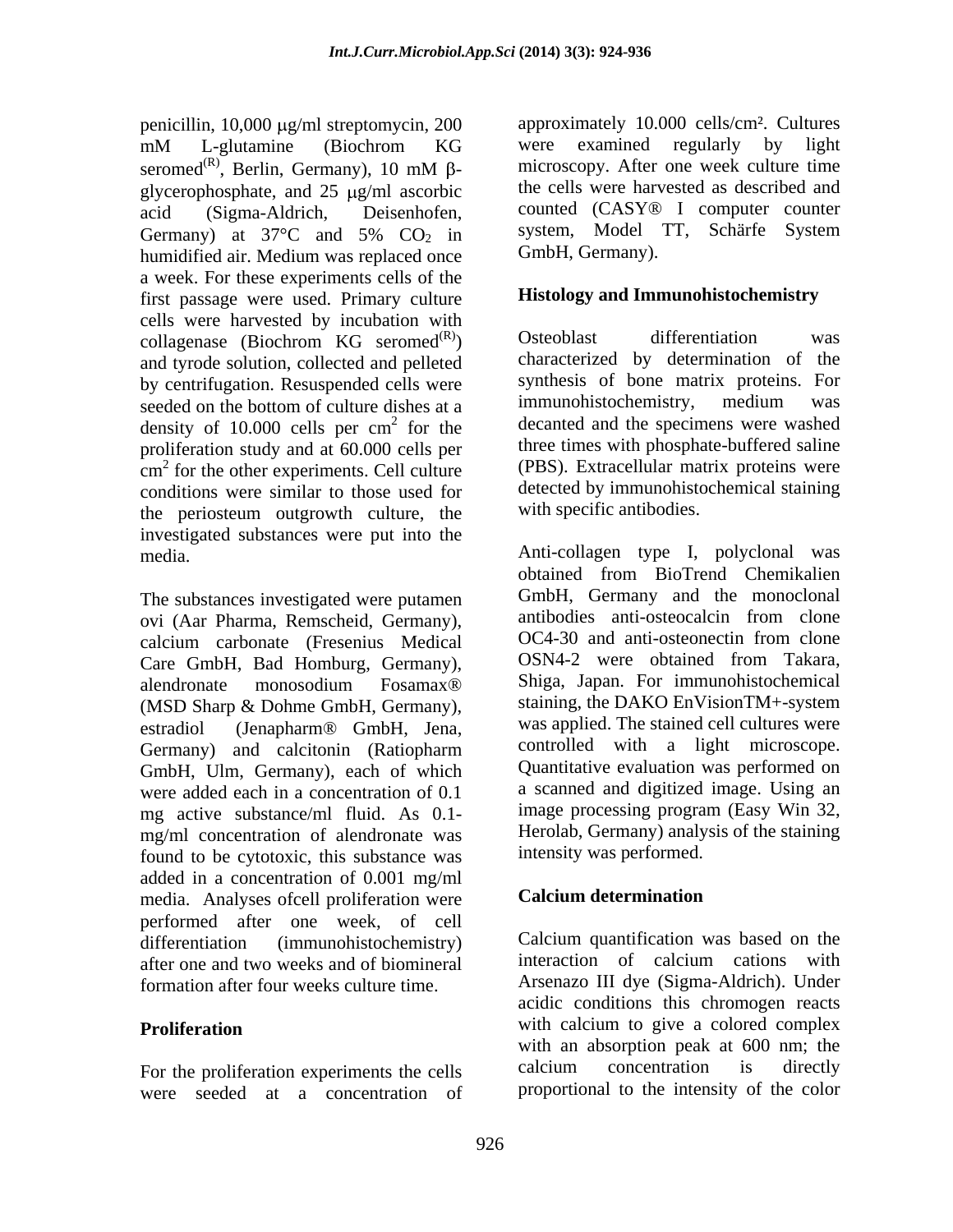read by the spectrometer. The calcium content of the sample was determined using a calibration curve obtained from marked increase in cell proliferation was calcium standard solutions produced by seen with the addition of PO  $(+30\%; p <$ dilution of a 10 mg/dl calcium/phosphate  $0.05$ . standard solution (Sigma-Aldrich, Cat. no. 360-11) in deionized water. According to the manufacturer's information, Arsenazo

For scanning electron microscopy (SEM), chemically unfixed cell culture specimens were cryofixed in liquid nitrogen cooled propane, freeze-dried at -80°C and slowly warmed up to room temperature. Then the freeze-dried specimens were covered with a 3-5 nm chrome layer (GATAN evaporator). A field effect scanning electron microscope (LEO 1530) was used Fraceleration voltages of 1-2 kV were substances putamen ovi, calcium<br>Acceleration voltages of 1-2 kV were samples algorithments actualized and

Values given in this study are in means,  $\pm$ standard deviation of the mean. Data in the various experiments were compared using the t-test for independent samples. The data processing programs used were "Excel  $2000$ " and "SPSS  $10.0$  for

## **Results and Discussion**

Increase or decrease in cell count with (putamen ovi, calcium carbonate, time is shown in figure 1. This allows for between the various cell populations with respect to stimulatory effects and the by the added substances. Proliferation in the physical phosphate. In all cultures the putamen ovi stimulated cell culture

was significantly higher than in the control culture. After one week of treatment a marked increase in cell proliferation was 0.05).

III absorption is linear up to a calcium  $\frac{\text{eulerum}}{\text{area}}$  clearly exceeded. However, the concentration of 18 mg/dl. increase was not significant (+40%; **Scanning electron microscopy**<br>
control, almost no increase/decrease in cell The cell count of cultures stimulated with calcium carbonate  $(CaCO<sub>3</sub>)$  and estradiol are clearly exceeded. However, the p<0.1). In comparison with the untreated count was seen with calcitonin. In contrast, there was a significant decrease in cell proliferation with alendronate (- 59%; p<0.05).

for morphological assessment. Prince approached the active applied. and the calcitonin for one or two weeks, Statistical analysis<br>
immunohistochemically. Collagen type I, Windows". and a structure of the contract of the contract of the contract of the contract of the contract of the contract of the contract of the contract of the contract of the contract of the contract of the contract of t Semi quantitative immunohistochemical demonstration of the extracellular matrix (ECM) proteins was carried out for each of the cell populations and each treatment period. After application of the active substances putamen ovi, calcium carbonate, alendronate, estradiol, and respectively, the cells were stained osteonectin, and osteocalcin remained almost constant with respect to the untreated control, the expression values measured for alendronate stimulated cultures were slightly but not significantly below those of the control  $(p<0.05)$ . The tested substances seem to have no synthesis of ECM proteins.

identification, mainly of clear differences regard to biomineral formation, osteoblasts increase/decrease in cell density induced glycerophosphate as external supply of To test the effect of the different additives (putamen ovi, calcium carbonate, alendronate, estradiol, and calcitonin) with were cultured for 4 weeks with the growing medium plus ascorbic acid and  $\beta$ phosphate. In all cultures biomineralization was found. Results of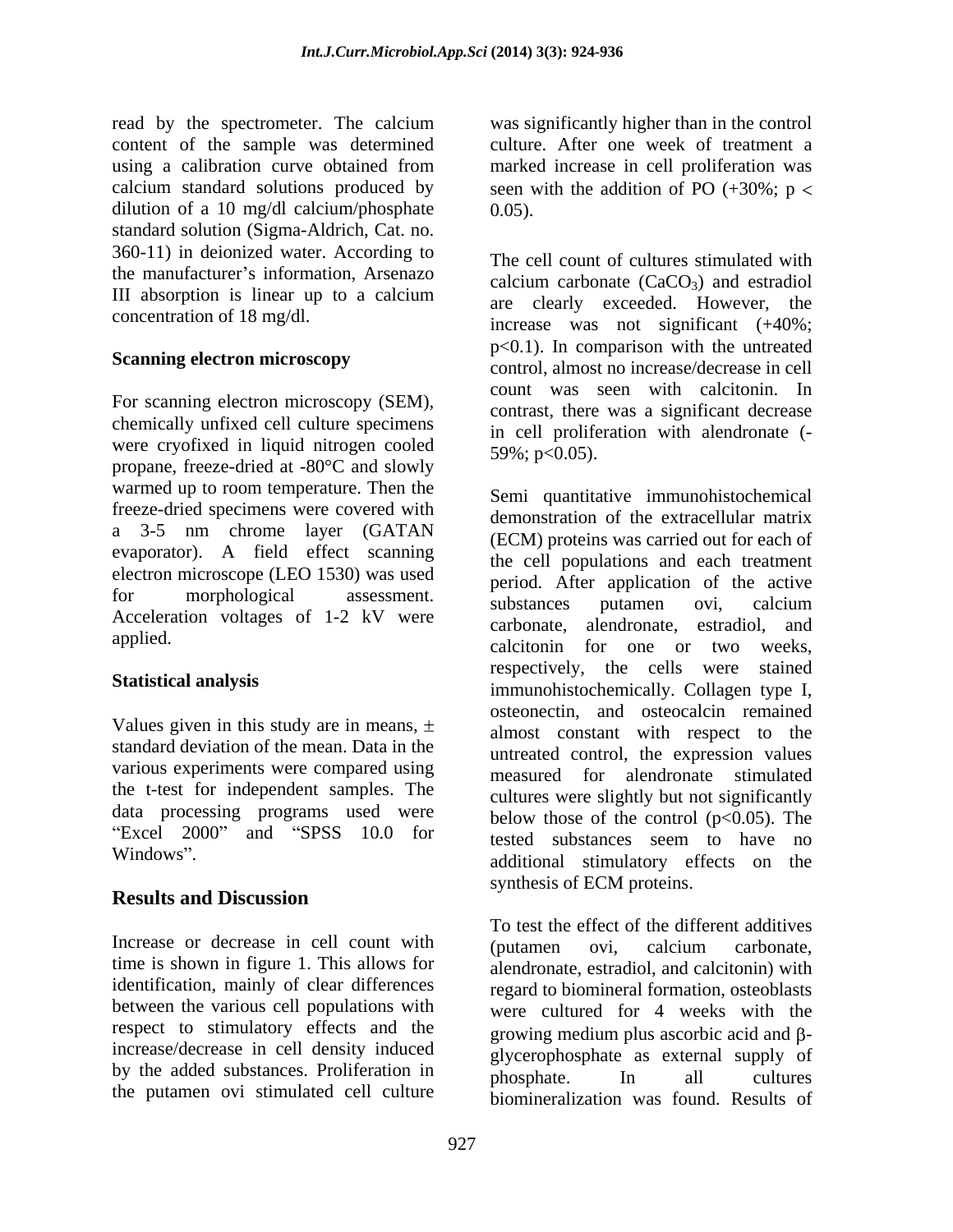the spectrometric calcium measurements After peak bone mineral density (bone carried out. The untreated control acts as that of the untreated control.

calcitonin fell just below the reference value, the mean calcium concentration of combination of  $CaCO<sub>3</sub>$  and estradiol led to<br>a significant increase in the calcium

Observation of mineralization phenomena interaction with osteoclasts in the in cell cultures by SEM (figure 4) revealed treatment of bone mass loss or among the osteoblasts. Small mineral newly formed biomineral in direct contact with the cell surface. In successive stages substances used in mineral of mineralization, mineral-spherules with a spherules were partly covered by cell application of putamen ovi or calcium clear distance from the cell margins. extracellular matrix. Electron diffraction analysis (figure 4, insert) revealed apatite could be well distinguished from an 2004). Thus, the spectrometric artificial calcium phosphate accumulation solution). end-product control of cell culture

are given in figure 3, which shows the mass) is achieved in the 30s, bone mean value of the bound calcium in the architecture is conserved by a constant cell sample for each of the treatments remodeling process. This process of bone reference. In all the treated cell bone biology. Understanding this populations the mean total concentration remodeling process and its regulation will of bound calcium is similar or exceeded to clarify not only control of osteoblast and While the calcium concentration with and osteoporosis. Thus, for the discussion the other samples was increased with When using supplements and replacement respect to the control. The application of therapy, knowledge of the local effects of putamen ovi  $(121\%; p<0.05)$  and the the substances on bone metabolism and a significant increase in the calcium osteoblasts – is a prerequisite for the concentration in the cell culture (113%, interpretation of study results. Earlier p<0.05). The publications have been concerned areas of globular mineral deposition osteoporosis, but for the most part, (mineral-spherules) that were interspersed interactions with osteoblasts at a cellular nodules with an approximate diameter of The experimental design of the work 200 nm were found as early indicators of presented here allowed the reactions of diameter of up to 700 nm appeared to therapy for osteoporosis to be investigated. surround the cells. These matured It could be confirmed that not only the membranes or were found to occur with a carbonate, but also the addition of Mineral formation was seen in enable biomineral formation in the colocalization with the bone-like osteoblast cultures. The evidence of cellmineral formation at early stages that (Wiesmann et al. 2005, Wiesmann et al. or precipitation (exemplified by a feature of bone mineral formation, which supersaturated calcium-phosphate may be regarded as a semi quantitative architecture is conserved by a constant remodeling is the key phenomenon in bone biology. Understanding this osteoclast function, but also the physiology of age-related bone mass loss of bone loss treatment both the osteoblast and the osteoclast function are important. target structures  $-$  in this case, the publications have been concerned primarily with clinical experience or interaction with osteoclasts in treatment of bone mass loss or level have not been sufficiently identified. osteoblast-like cells to the different related substances used in mineral supplementation and hormone replacement application of putamen ovi or calcium alendronate, and calcitonin regulated biomineralization is an important characteristic of osteoblasts 2004). Thus, the spectrometric determination of calcium is a meaningful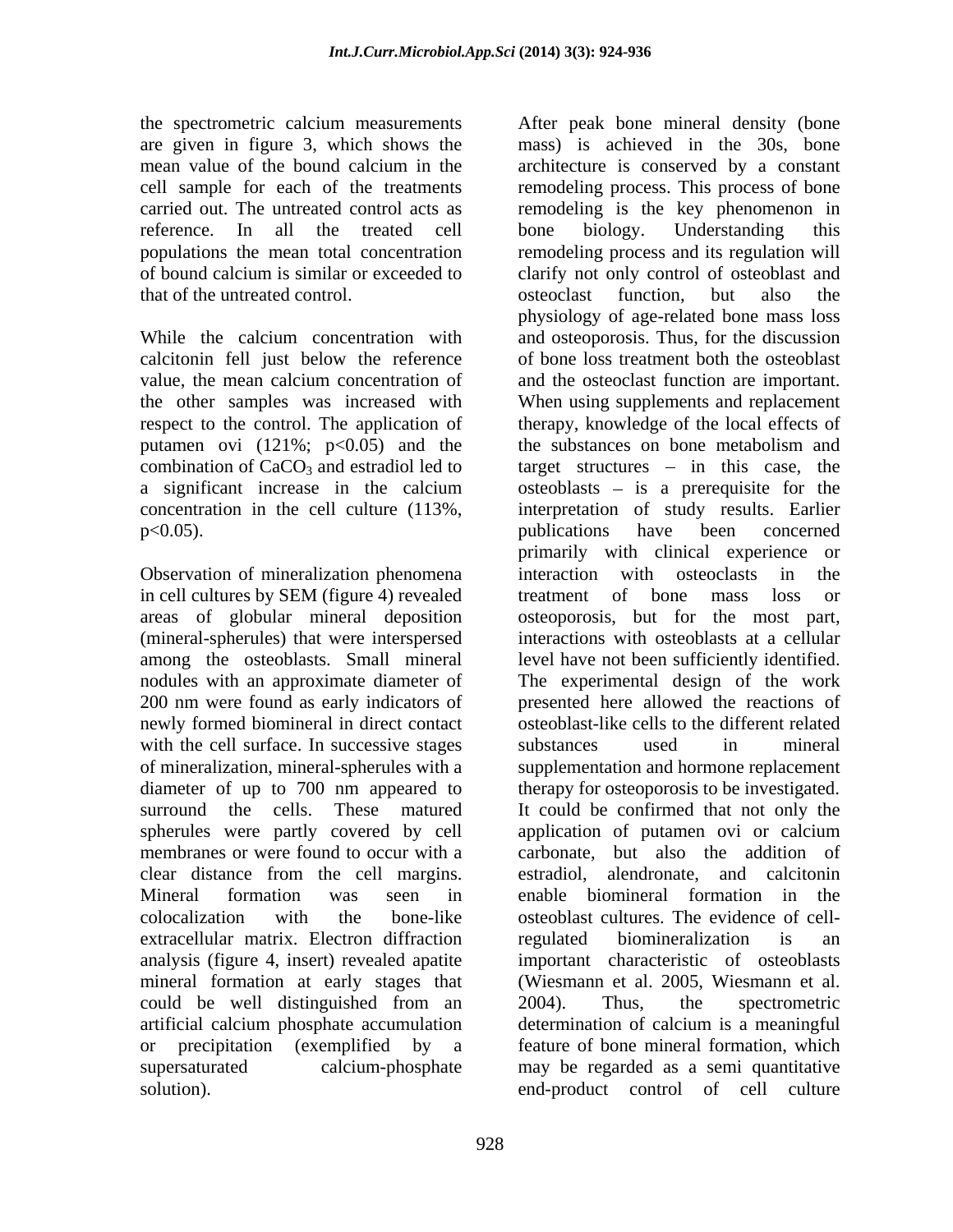synthesis (Wiesmann et al. 2001). A significant increase of bound calcium treated with either putamen ovi or with (represents apatite formation) was found only for putamen ovi and for calcium carbonate alone or in combination with Estrogen, alendronate, calcitonin, and an estradiol. A significant variation due to an intake of calcium are well known to be addition of alendronate, estradiol or useful in treatment or prevention of agecalcitonin was not obvious. However, especially for estradiol it was shown that physical activity i.e. mechanical stress is necessary for neo-bone formation (Prince However, estrogen, alendronate, and et al. 1991). The highest biomineral calcitonin inhibit bone resorption by increase shows putamen ovi, which acts also as a significant stimulator for formation, or leading to apoptosis osteoblast proliferation. In contrast, (Delaney 2006). This suppression of alendronate was in the first tested osteoclast activity conserves bone mass concentration toxic for the osteoblasts and but the bone turn over is also elongated for the tested concentration of 0,001mg/ml and for example micro-fracture healing or showed a suppression of the proliferation. bone adaptation to mechanical stress is Further, no significant variation from retarded. Thus, the question arises, is a control was found for the tested bone with minor bone remodeling still as medications concerning the extracellular functional (physiologically responsive) matrix protein formation. and healthy as normal bone?

With respect to calcium supplements, however, a distinction must be made In a review article about bisphosphonates, whether the women treated were more Morris and Einhorn reported that there is a than five years postmenopausal or not. Many authors have demonstrated rapid is mechanism of action of the bone loss with a significant reduction in bisphosphonates is specific to the the absolute bone mineral density during osteoclasts. The authors outlined the need the first five years after menopause, to further investigate the effect of despite giving extra calcium (Gambacciani bisphosphonates on osteogenic and other et al. 1995, Dawson-Hughes et al. 1990). In women who had menopause more than five years earlier, calcium supplements not only led to a significant increase in We have shown in this study, that the calcium levels in 24-hour urine and serum, bisphosphonate alendronate in a 0.1 but also to increased bone mineral density and majority concentration was absolutely when compared with controls (Riggs et al.1998, Dawson.Hughes et al. 1990). This is supported by the results of the present decrease of almost 60% in the osteoblast ex vivo study for osteoblasts, which found evidence at the cellular level of a strong

increase in minerals when osteoblasts were treated with either putamen ovi or with calcium carbonate.

intake of calcium are well known to be related bone loss or osteoporosis (Anderson et al. 2004, Black et al. 1996, Yang et al. 1998, Meschia et al. 1993). interfering with osteoclast function or formation, or leading to apoptosis

common misconception, that the mechanism of action of the bisphosphonates is specific to cells (Morris et al. 2005).

 $mg/ml$  concentration was cytotoxic to osteoblasts, and that a  $0.001$ mg/ml concentration caused a significant decrease of almost 60% in the osteoblast cell proliferation.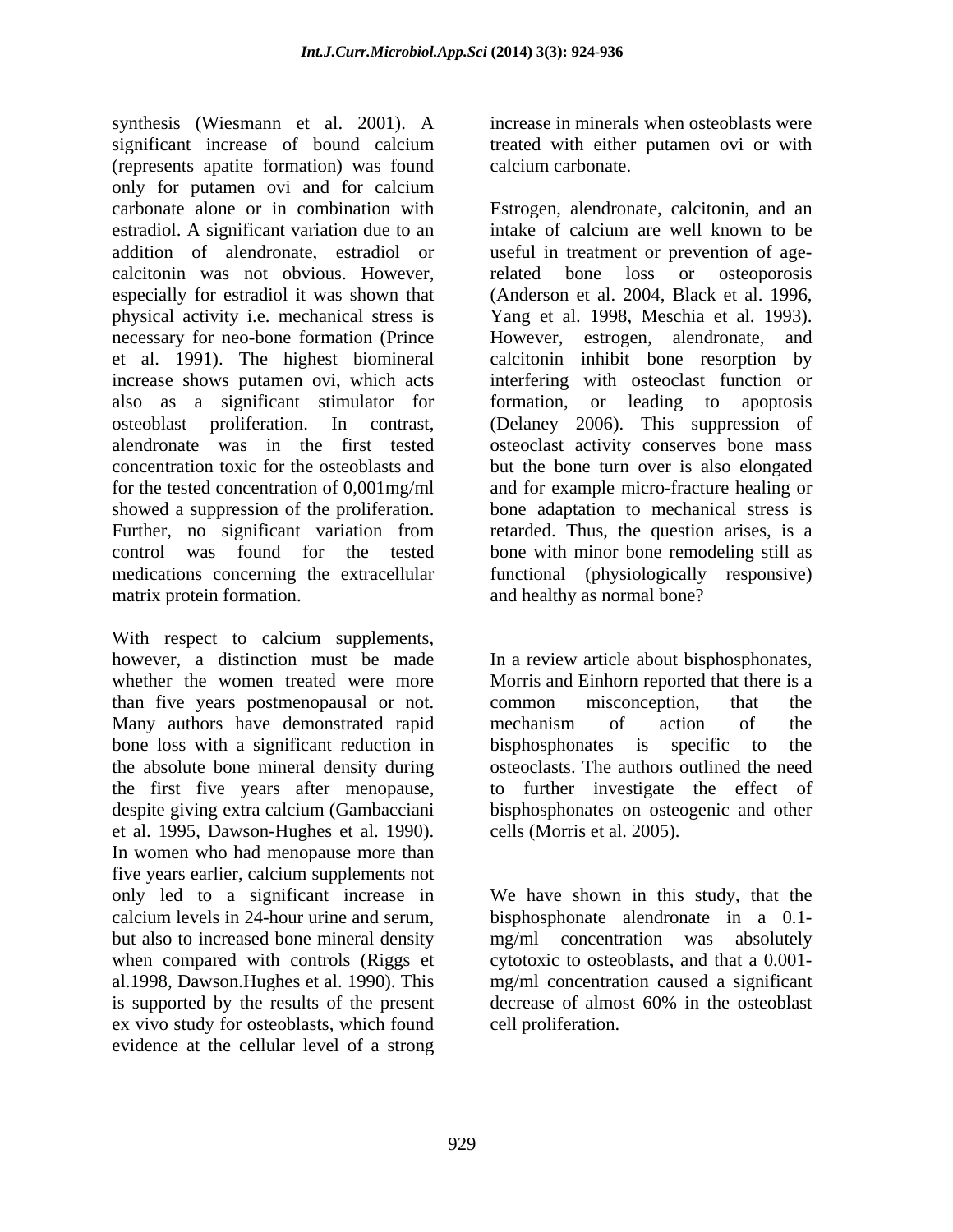**Figure.1** Number of cells in cultures treated continuously for one week with putamen ovi, calcium carbonate, alendronate, estradiol, and calcitonin. The untreated control acts as a reference. The cell count is given as a percentage of the control value. Statistically significant differences between cell count in the treated populations and the control are indicated by symbols



**(\* p<0.05)**.

**Figure.2 (A, B, C):** Immunohistochemical demonstration of extracellular matrix protein expression of **(A)** collagen type I, **(B)** osteonectine, and **(C)** osteocalcine (measured in normalized relative staining units [**nrsu**]). Osteoblast cultures were treated with different substances over periods of one and two weeks. Statistically significant differences in synthesizing ability between the stimulated cell cultures and untreated control are indicated by a symbol **(\* p<0.05)**

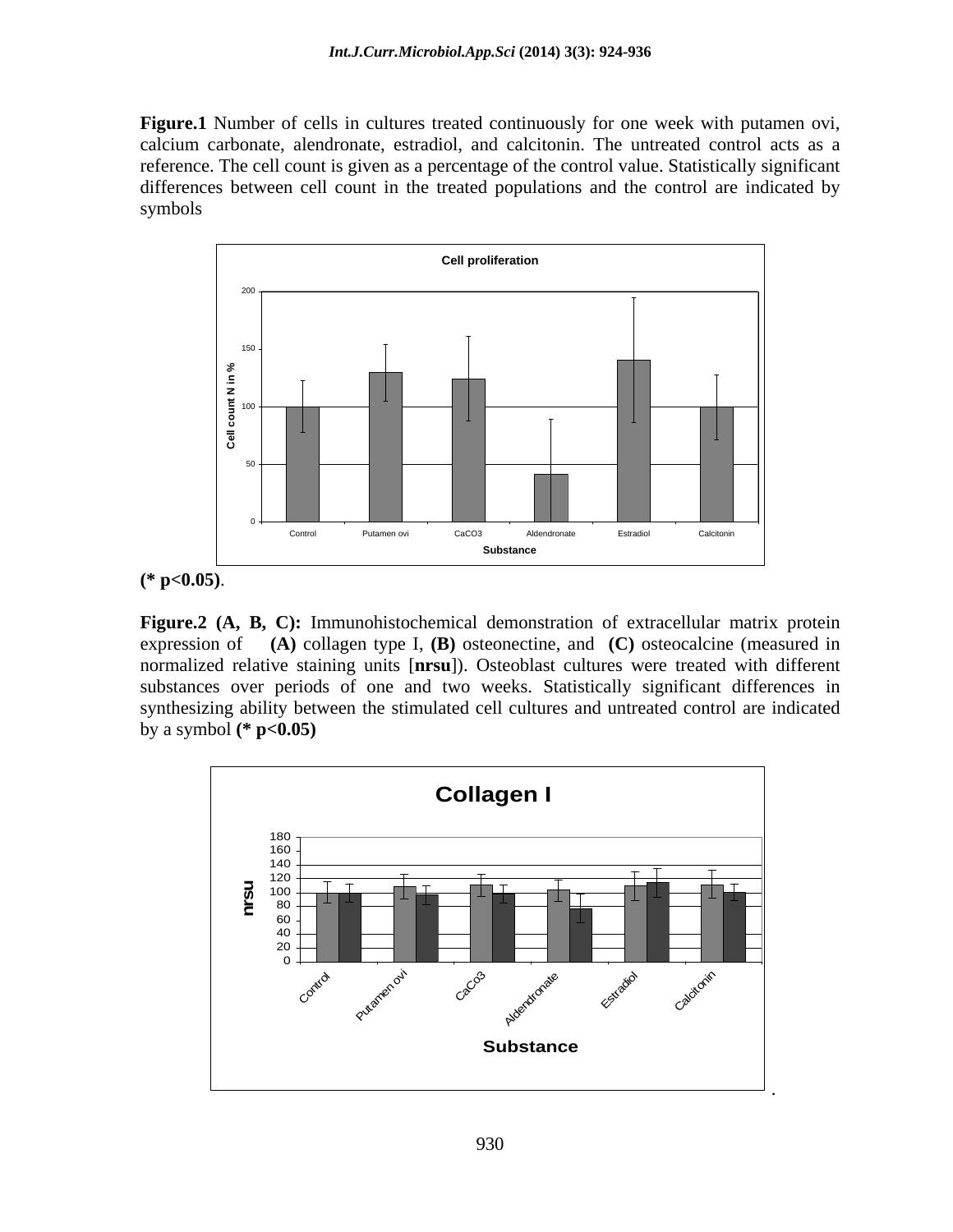**(B)** Osteonectine



**(C)** Osteocalcine

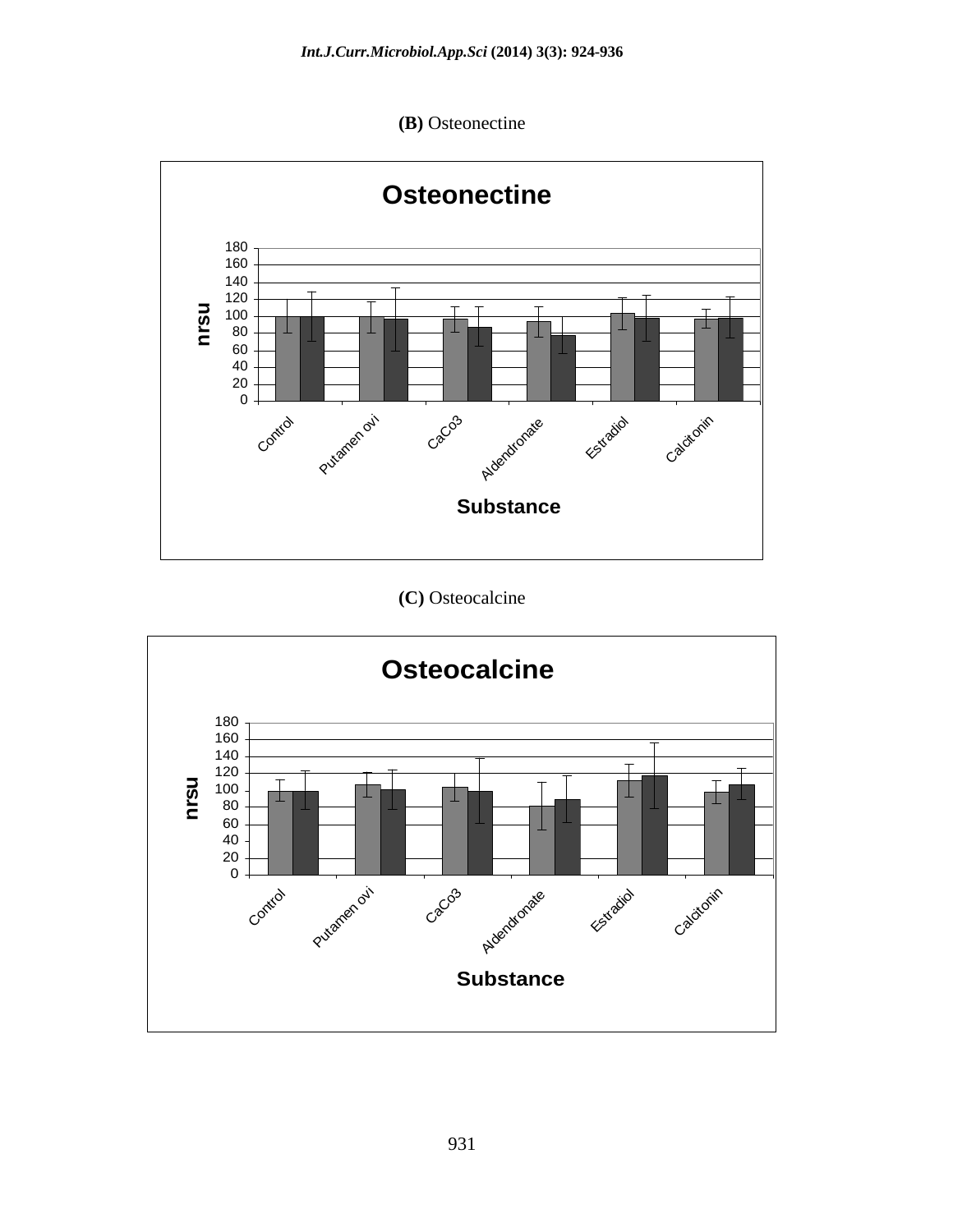**Figure.3** Mean concentrations of bound calcium in 4-weeks-old osteoblast cell culture as a function of treatment. Duration of treatment was 2 weeks, started after the first week. Statistically significant differences in calcium concentration between the stimulated cell cultures and the untreated control are indicated with a symbol ( $*$  p<0.05).



**Figure.4** Scanning electron micrograph of globular bone-like biomineral formation. Culture time of osteoblasts was 4 weeks, putamen ovi was added. The electron diffraction pattern shows a diffuse apatite ring scattering, which is characteristic for early bone mineral.

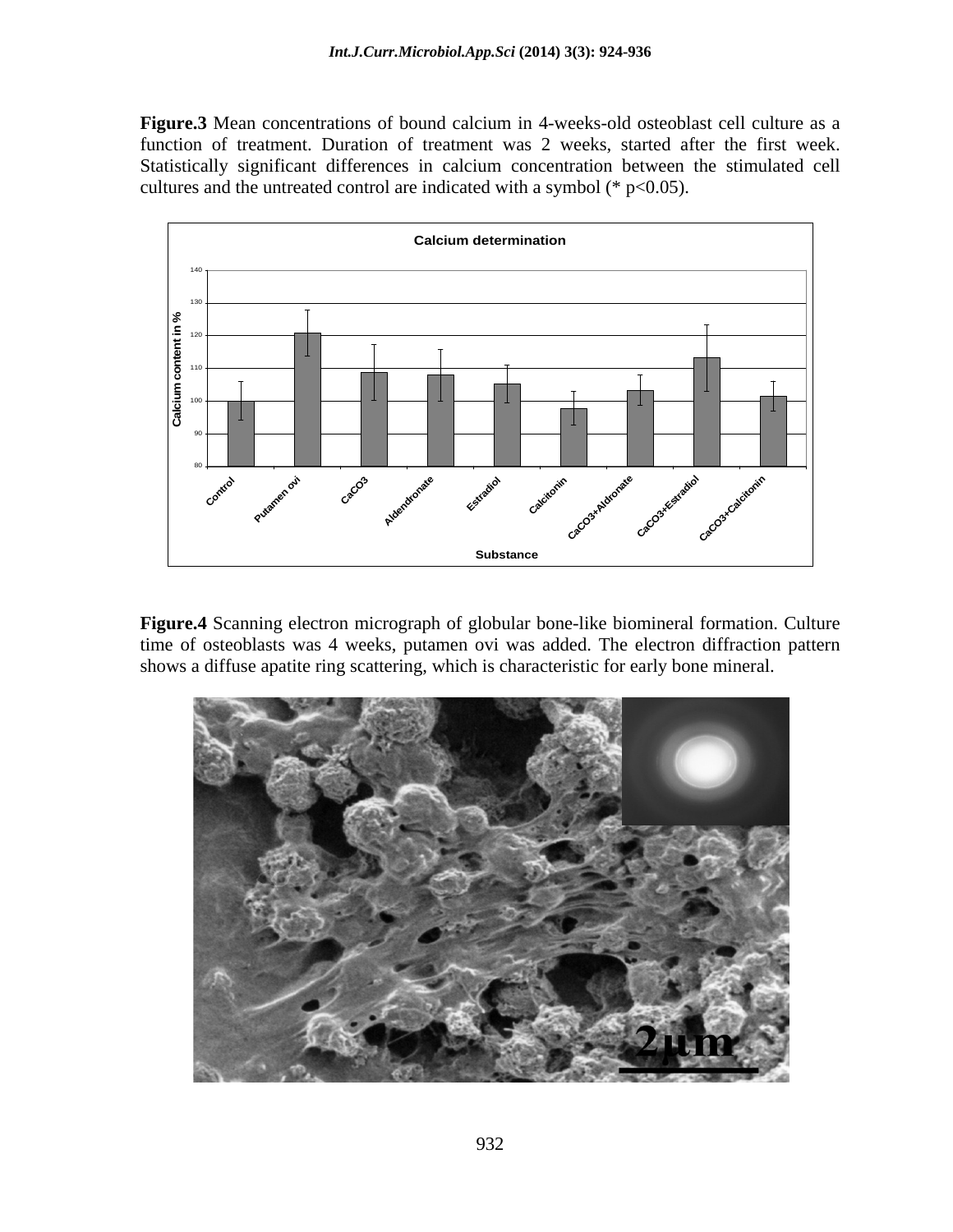Considering our results, we suggest that bone grafting. Numerous authors

This study supports putamen ovi as a Studies of Park et al. indicates the proper substance for osteoblast stimulation potential efficacy of surface-modified hen ex vivo. This ranged from greater proliferation of the cells to the promotion of mineralization. This is not a surprising during bone regenerative surgery in dental result in view of the fact that Akins and field. Moreover, other authors described Tuan showed in 1993 that the eggshell eggshell-originated HAP as a potential plays an important role in the chick embryogenesis. The authors demonstrated inexpensive ceramic for biomedical that the eggshell provides calcium, which applications (Prabaharan et al. 2005) and penetrates through the chorioallantoic membrane to the embryo in order to biomaterial in extra skeletal and skeletal stimulate skeletal development (Akins et sites (Dupoirieux et al. 2001) with an

The mechanism of action of putamen ovi may not only be due to the calcium and/or trace minerals, but particularly due to the protein fraction of putamen ovi. The recessary to confirm these hypotheses.

Megan et al reviewed the eggshell specific

A substance like putamen ovi, with the menopause more than five years may be effective for use as a stimulant in postmenopausal women treated with the

instead of pharmacologically inhibiting published their positive in vitro and in osteoclasts, a support of osteoblast vivo study results in the last years. They function and bone formation should rather mainly remarked the beneficial properties be sought for the treatment of of this inexpensive (Durmus et al. 2007, osteoporosis. Dupoirieux et al. 1995), safe and easily al. 1993). excellent biocompatibility without any bone grafting. Numerous authors available material (Durmus et al. 2007). Studies of Park et al. indicates the eggshell particles as an osteoconductive bone substitute for treating osseous defects ceramic, which could be useful as an inexpensive ceramic for biomedical eggshell particles as resorbable signs of toxicity in various experiments (Dupoirieux et al. 1995).

matrix proteins in 2009 (Megan et al. vivostudies on postmenopausal women 2009). They outlined the beneficial with respect to increased mineral content properties and the two main functional following the administration of hens roles of these proteins, the regulation of eggshell powder (Schaafsma et al. 2002). eggshell mineralization and the In a 12-month study, Schaafsma et al. antimicrobial protection of the egg and its compared daily dietary supplements of contents. The calcium carbonate and hens' eggshell mode of action of stimulating osteoblasts, previously. The administration of eggshell could be an alternative medication for powder alone caused an increase in bone various bone disorders. For example, we mineral density in the lumbar spine anticipate that the anabolic features of PO (Schaafsma et al. 2202). The positive may not only be useful for the treatment of effects of the eggshell powder were osteoporosis and osteopenia, but probably supported by the work of Ruepp et al.. also for Paget's disease of bone and They found a significant increase of bone Osteogenesis Imperfecta. Furthermore, PO mineral density of the lumbar vertebrae of However, further clinical studies are necessary to confirm these hypotheses. The cell culture analyses carried out in this study confirm the results of other in powder in women who had undergone menopause more than five years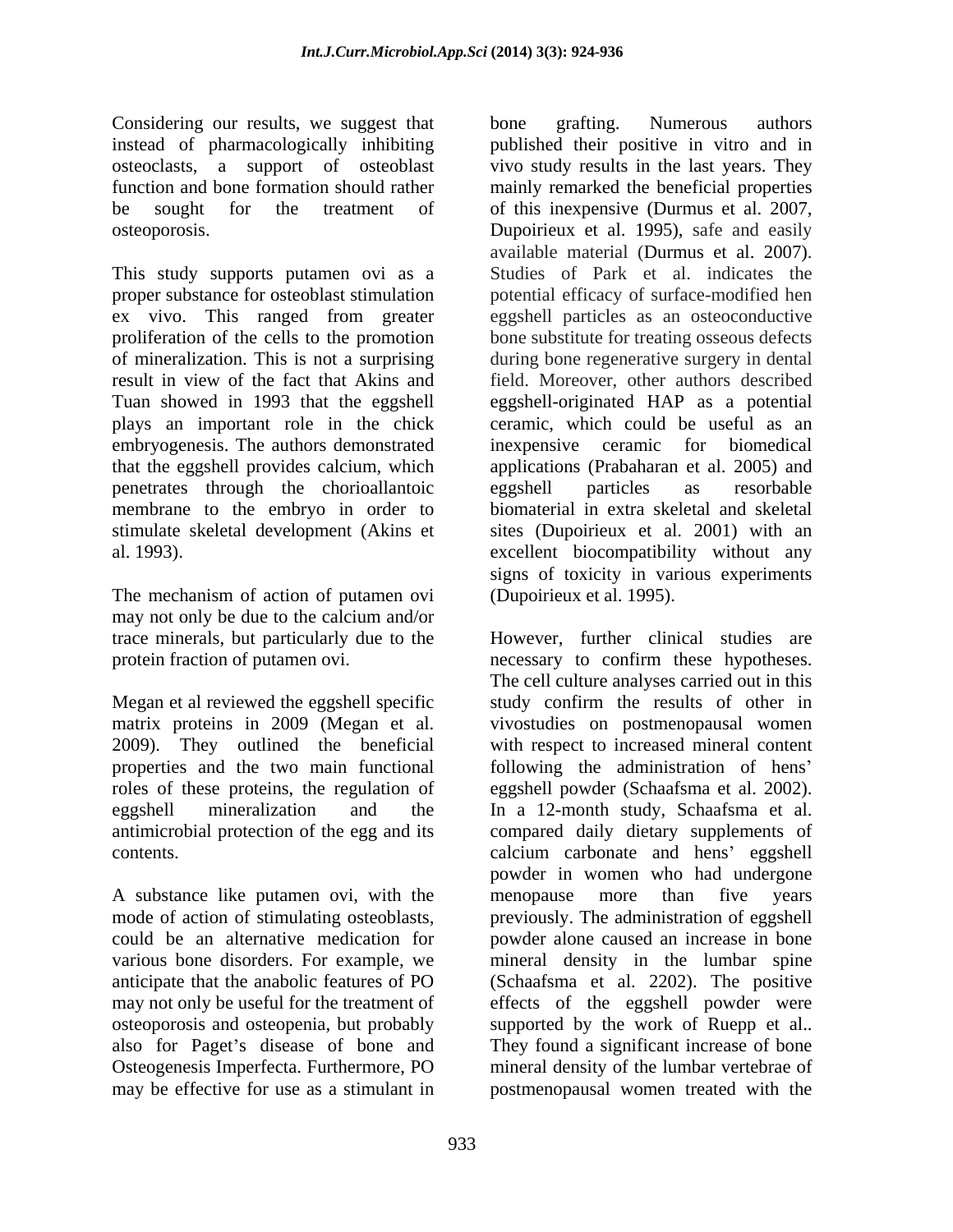hens' eggshell preparation for an average Akins RE, Tuan RS. Transepithelial of 304 days (Yang et al. 1998, Morris et al. 2005). The superiority of the preparations from birds' eggshells Compartmentalization of calcium compared with pure calcium carbonate during uptake. J Cell Sci. 1993 described in the above-mentioned studies and in the present work is further confirmed by the experiments of Dawson- Hughes and co-workers. According to this carbonate inhibits loss of bone mass only very slightly, unlike organic calcium compounds (Dawson-Hughes et al. 1990).

In conclusion, we have found that B, Chlebowski R, Curb D, Gass M, commonly used medications for Hays J, Heiss G, Hendrix S, Howard osteoporosis, such as estradiol, BV, Hsia J, Hubbell A, Jackson R, alendronate, or calcitonin suppress Johnson KC, Judd H, Kotchen JM, osteoclast activity but do not support osteoblastic function ex vivo. Putamen ovi, however, significantly enhances Margolis K, Ockene J, O'Sullivan MJ, osteoblast activity ex vivo and may therefore be advantageous for patients Robbins J, Rossouw JE, Sarto G, with osteoporosis, osteopenia and other Stefanick ML, Van Horn L, disorders related to altered bone growth or Wactawski-Wende J, Wallace R, bone healing. Further in vivo studies Wassertheil-Smoller S, Women's should be conducted to evaluate the true clinical impact of this very promising 2004 Effects of conjugated equine

The authors thank the lab teams of their 291:1701-1712 group and of the department for Cranio-

chorioallantoic membrane. I. Isolation<br>and characterization of chorionic 348:1535-1541 and characterization of chorionic Jun;105 Pt 2:369-79.

- calcium transport in the chick chorioallantoic membrane. II. Compartmentalization of calcium during uptake. J Cell Sci. 1993 Jun;105 Pt 2:381-8.
- group, treatment with pure calcium replacement therapy. ITALY 14:927-Aloia JF, Vaswani A, Yeh JK, McGowan DM, Ross P 1991 Biochemical shortterm changes produced by hormonal replacement therapy. ITALY 14:927- 934
- substance. estrogen in postmenopausal women **Acknowledgement** Health Initiative randomized controlled trial. United States Anderson GL, Limacher M, Assaf AR, Bassford T, Beresford SA, Black H, Bonds D, Brunner R, Brzyski R, Caan Kuller L, LaCroix AZ, Lane D, Langer RD, Lasser N, Lewis CE, Manson J, Phillips L, Prentice RL, Ritenbaugh C, Robbins J, Rossouw JE, Sarto G, Stefanick ML, Van Horn L, Wactawski-Wende J, Wallace R, Wassertheil-Smoller S, Women's Health Initiative Steering Committee. with hysterectomy: the Women's Health Initiative randomized controlled trial. United States 291:1701-1712
- and Maxillofacial Surgery of the Cauley JA, Thompson DE, Nevitt MC, university hospital Münster for the Bauer DC, Genant HK, Haskell WL, excellent technical assistance. Marcus R, Ott SM, Torner JC, Quandt **References** Randomised trial of effect of Akins RE, Tuan RS. Transepithelial women with existing vertebral calcium transport in the chick  $\Gamma$  ractures. Fracture intervention  $\Gamma$ Black DM, Cummings SR, Karpf DB, SA, Reiss TF, Ensrud KE 1996 Randomised trial of effect of alendronate on risk of fracture in women with existing vertebral fractures. Fracture Intervention Trial Research Group. ENGLAND 348:1535-1541
	- ectoderm cells. J Cell Sci. 1993 Cauley JA, RODDINS J, Chen  $\mathbb{Z}$ , Cummings Cauley JA, Robbins J, Chen Z, Cummings SR, Jackson RD, LaCroix AZ, LeBoff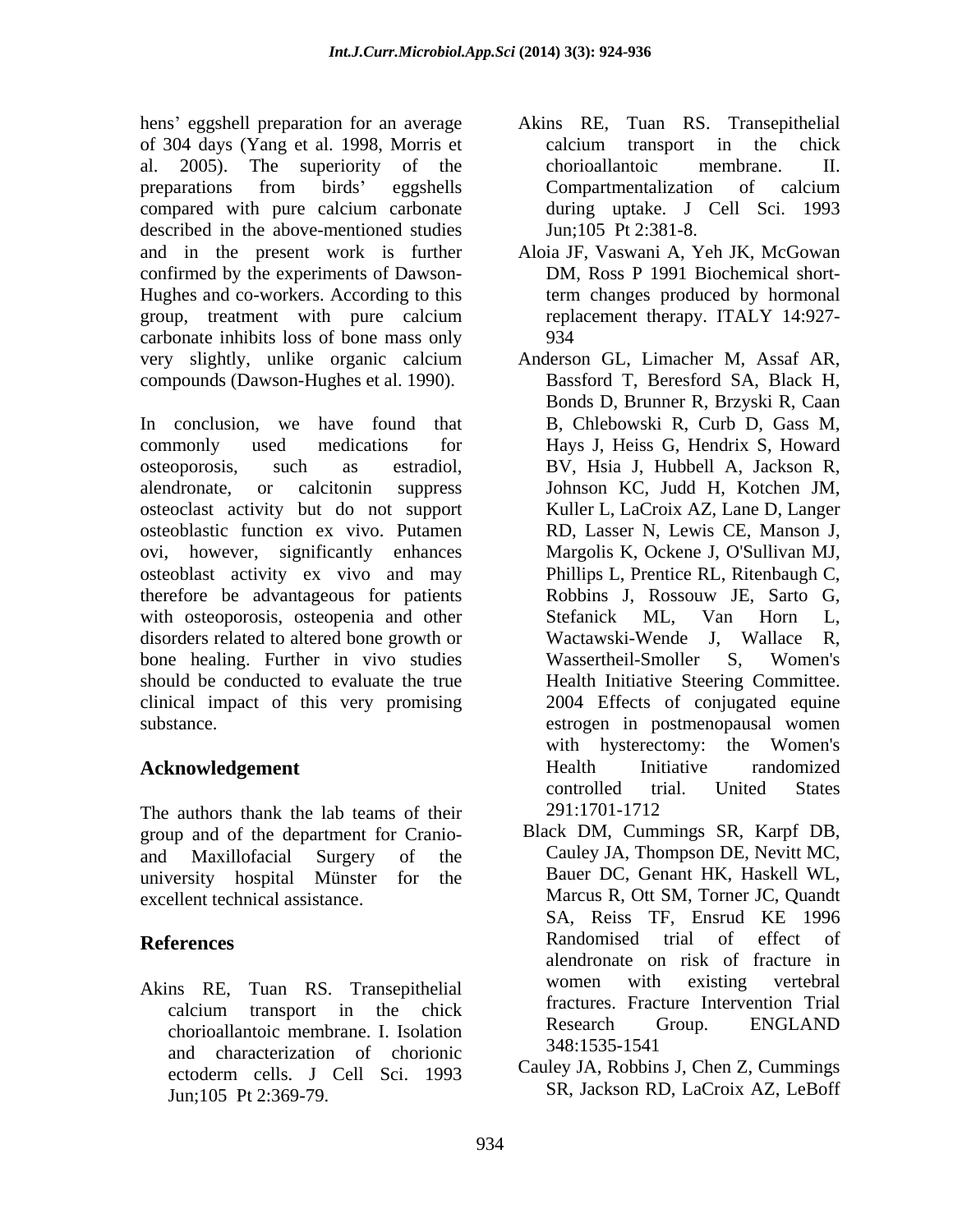M, Lewis CE, McGowan J, Neuner J, surgery British Journal of Oral and Pettinger M, Stefanick ML, Maxillofacial Surgery1999 37, 467 Wactawski-Wende J, Watts NB, Women's Health Initiative

- Chesnut CH,3rd, Silverman S, Andriano Kiel D, LeBoff M, Maricic M, Miller InterScience randomized trial of nasal spray salmon with established osteoporosis: the February 10
- Dawson-Hughes B, Dallal GE, Krall EA, of calcium supplementation on bone ENGLAND 5:467-471
- Delaney MF 2006 Strategies for the
- Dupoirieux L, Pourquier D, Neves M,
- Dupoirieux L, Pourquier D, Souyris F. inmaxillofacial surgery. Journal of
- Dupoirieux L. 1999 Ostrich eggshell as a eggshell: eggshell-specific matrix its biological behaviour in animals  $-$  a  $66:2707-2719$

471

- Investigators. 2003 Effects of estrogen Durmus E, Celik I, M. Aydın F, Yıldırım plus progestin on risk of fracture and G, Sur E 2007 Evaluation of the bone mineral density: the Women's Biocompatibility and Osteoproductive Health Initiative randomized trial. Activity of Ostrich Eggshell Powder in United States 290:1729-1738 Experimentally Induced Calvarial K, Genant H, Gimona A, Harris S, Durmus E, Celik I, M. Aydın F, Yıldırım Experimentally Induced Calvarial Defects in Rabbits. Published online 12 December 2007 in Wiley InterScience **Inter**
- P, Moniz C, Peacock M, Richardson P, FDA updates for hormone therapy Watts N, Baylink D 2000 A information for post menopausal calcitonin in postmenopausal women and Drug Administration: *FDA News*; FDA updates for hormone therapy information for post menopausal women [press release]. 2004 US Food February 10
- prevent recurrence of osteoporotic Gambacciani M, Spinetti A, Taponeco F, fractures study. PROOF Study Group. Piaggesi L, Cappagli B, Ciaponi M, UNITED STATES 109:267-276 Rovati LC, Genazzani AR 1995 Sadowski L, Sahyoun N, Tannenbaum S 1990 A controlled trial of the effect a long-term calcium-controlled study. Treatment of postmenopausal vertebral osteopenia with monofluorophospate: a long-term calcium-controlled study. ENGLAND 5:467-471
- density in postmenopausal women. Jin-Woo Park, Sang-Ryul Bae, Jo-Young UNITED STATES 323:878-883 Suh, Dong-Hee Lee, Sang-Hyun Kim, prevention and treatment of Evaluation of bone healing with osteoporosis during early eggshell-derived bone graft substitutes postmenopause. United States in rat calvaria: A pilot study. DOI: 194:S12-23 10.1002/jbm.a.31768 Journal of Hyungjun Kim, Chong-Soo Lee.2007 10.1002/jbm.a.31768 Journal of Biomedical Materials Research Part A
- Te´ot L. 2001 Scientific Foundations Lindsay R, Cosman F, Lobo RA, Walsh Resorption Kinetics of Eggshell:An *In*  BW, Harris ST, Reagan JE, Liss CL, *Vivo* Study. The journal of craniofacial Melton ME, Byrnes CA 1999 Addition surgery / vol. 12, number of alendronate to ongoing hormone 1995 Powdered eggshell: a pilot study osteoporosis: a randomized, controlled on a new bone substitute for use replacement therapy in the treatment of clinical trial. UNITED STATES 84:3076-3081
- Cranio Maxillo-Facial Surgery 1995 Megan L. H. Rose *Æ* Maxwell T. Hincke 23, 187-194 2009 Protein constituents of the bone substitute: a preliminary report of proteins. Cell. Mol. Life Sci. 2009 Megan L. H. Rose Æ Maxwell T. Hincke eggshell-specific 66:2707 2719
- possibility in facial reconstructive Meschia M, Brincat M, Barbacini P,